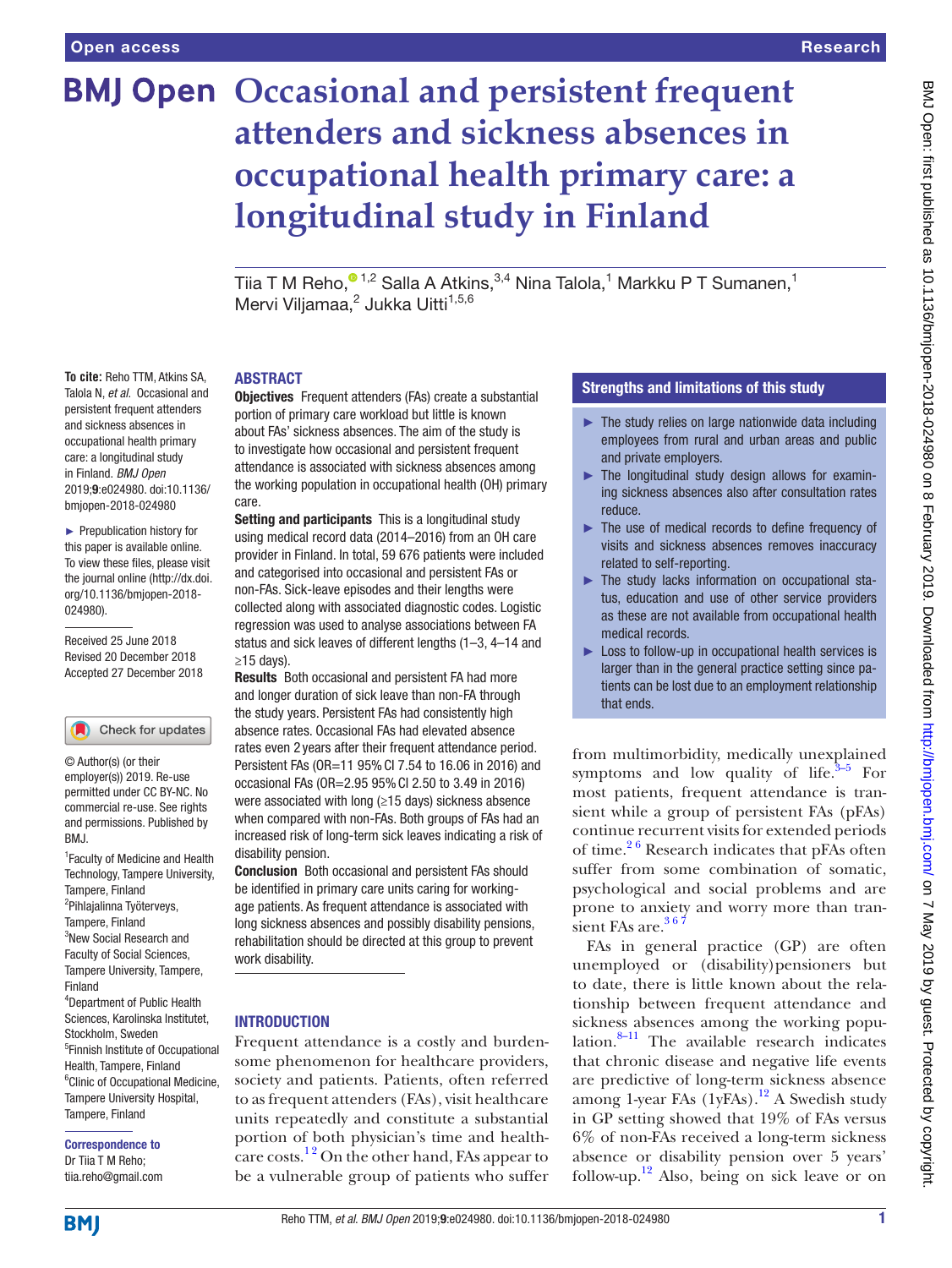disability pension increased the mean number of visits in GP setting and was associated with being a FA.[10 13 14](#page-8-5) However, there are no data available on how occasional and persistent FAs differ in terms of sick leave and if frequent attendance is predictive of future sickness absences. Little is also known about the diagnostic groups associated with FAs' sickness absences and whether these patterns are similar for occasional and persistent FAs. There is little research on working-age patients alone, and most research concerning working-age patients is conducted in GP setting. Occupational health (OH) primary care in Finland is an ideal place to study working-age patients solely as occupational health services (OHS) primary care is available to 90% of the working population and often used as the sole primary care provider. $1516$ 

In Finland, the proportion of time spent on disability pension is increasingly due to mental disorders, in particular, depression. $^{17}$  $^{17}$  $^{17}$  In turn, musculoskeletal and mental disorders are the most common causes for long-term sickness absences.[18 19](#page-8-8) Both diagnostic groups are also associated with frequent attendance in the Nordic countries in a GP setting and in OH primary care.<sup>20–22</sup> Research shows that chronic illnesses that diminish work ability and symptoms related to work are associated with visiting OH primary care. $^{23}$  In the same setting, in almost half of the visits caused by mental reasons and in one-third of visits due to musculoskeletal reasons, a sickness absence certificate was given.<sup>24</sup> These associations suggest that FAs could be a potential risk group for sickness absences and work disability. To grasp the full picture of frequent attendance and the impact on society and individuals, we need to know if and how sickness absenteeism is associated with high use of services.

Understanding the association of frequent attendance with sickness absenteeism is vital to enable healthcare providers to use frequent attendance as an early marker for necessary rehabilitation. It has been shown that shortterm sick leaves are associated with long sickness absences and long sick leaves in turn predict disability. $25-27$  If frequent attendance is predictive of future absences, this could be used to trigger early supportive measures possibly even before the next occurrence of sickness absence. We need to define whether both occasional and persistent FAs are at an equal risk of sickness absences to define appropriate groups for OH interventions where the aim is to prevent sickness absences and disability. Workplace interventions and OH intervention programmes on individuals at risk of sickness absences indicate both cost-effectiveness and reduction in sickness absence days. $28-30$ However, current interventions are often designed around sickness absences and do not take into account patterns of frequent use. Interventions should be aimed at the group of FAs who are also at risk of long-term sickness absences to ensure both resource management and disability prevention.

We aim to determine how sickness absences of different lengths are associated with occasional and persistent frequent attendance.

# Material and methods Study setting and design

In Finland, OH is an important primary care provider for the working population that functions in parallel with municipal and private primary care services. OHS are divided into obligatory preventive services and voluntary primary care services of which the latter is, however, well used and covers up to  $90\%$  of employees.<sup>[16](#page-8-14)</sup> OHS primary care is paid by the employers for the most part and is free of charge for the employees. In the Finnish OH primary care, in addition to work-related issues and issues related to work ability, acute and chronic illnesses and typical primary care issues are treated. In primary care issues, a patient can choose where to attend but three out four patients having visited OHS named their OHS unit as their main primary care provider. $31$  OHS primary care is often used as the sole primary care provider for the working population.<sup>15</sup> The role of the OHS units in primary care has increased in the past years $32^2$  and primary care is used to support the preventive functions of the OHS by identifying individuals at risk of lowered work ability from the primary care appointments. Most professionals in OHS are specialised in OH. Physiotherapists and psychologists can be consulted after a referral from a nurse or a physician.

This study is conducted using data from Pihlajalinna Työterveys—a large nationwide private OHS provider. The clientele of Pihlajalinna includes employees from both municipal and private employers, with representation from different company sizes and industries. The study is a longitudinal register study using electronic medical record data of Pihlajalinna covering years 2014−2016.

# Data collection

Data used for the study included all visits to healthcare professionals and diagnostic codes (International Classification of Diseases, 10th edition (ICD-10)) registered for the visit through the study years 2014–2016. The data also included sickness absences, employee sex and age and employers' industry and size. Pihlajalinna collected the data and these were sent in pseudonymised format to the University of Tampere for analysis. There were no missing data.

The data initially comprised 78 507 patients. No sampling was done during data collection. The study population was limited to employees who had visited the OH unit during the study years and were aged 18–68 years. Only face-to-face contacts were included and occupational safety check-ups and other mandatory check-ups not initiated by the patient were excluded based on invoice codes. Patients who had no employer-provided primary care service plan were also excluded from the study. After these exclusions, the study population comprised 59 676 patients. Diagnostic codes, using ICD-10, are mandatory for visits to a physician. We used the first (ie, the main) ICD-10 diagnosis registered for each visit in this study. Most employers had all employees' sickness absence certificates are entered into the medical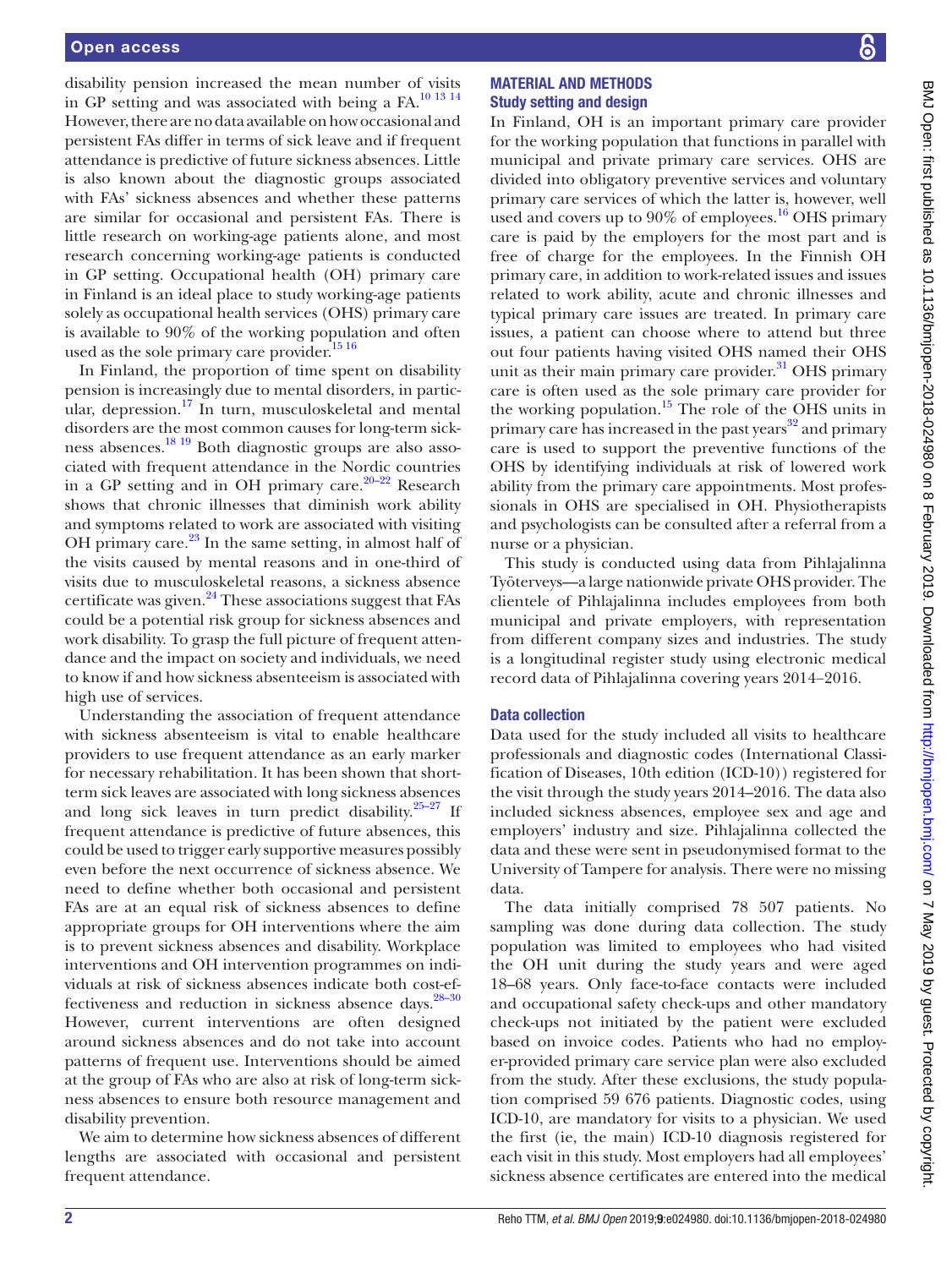

Figure 1 Flow of the study population. 1yFA, 1-year frequent attender; pFA, persistent frequent attender; non-FA, non-frequent attender.

records through a portal, even though they were certified outside the OHS.

#### Statistical analysis

We defined FA as the top decile of attenders. $2^{14}$  We used visits to physicians, nurses, physiotherapists and psychologists to define FAs and with our definition, FA visited OH units eight or more times yearly. $22$  The general characteristics of FAs in OHS are described previously, and we also made a secondary analysis of FAs using only visits to the physician, which did not alter the results.<sup>[22](#page-8-15)</sup> Patients being in the top decile in 2014 but not in any other study year were categorised as 1-year FAs (1yFAs) representing occasional FAs. Patients who were in the top decile during all three study years (2014–2016) were categorised as pFAs. Patients who were not in the top decile in any of the study years but who had at least once contact with the OHS during the study years were used as a reference group (non-FAs). To avoid confounding, patients who were FA in 2015 or 2016 but not during all three study years were excluded as they might have entered the practice during the study period, and without knowledge of their previous service use, they might have been wrongly categorised.

We divided the study population by sex and into four age categories (18–34, 35–44, 45–54, 55–68) for characterisation. Employer industries were categorised according to Statistics Finland/StatisticalClassification of economic

<span id="page-2-0"></span>activities in the European Community (TOL2008/Nace Rev.2). We analysed sickness absences with different categorisations. First, we divided sickness absence episodes into groups according to the length: no absence, short  $(1-3 \text{ days})$ , intermediate  $(4-14 \text{ days})$  and long  $(215 \text{ days})$ absence.<sup>33</sup> In addition, we looked at the total number of sickness absence days per year with two different categorisations  $(0, 1-15 \text{ or } 515 \text{ days})$  per year and short  $(1-3)$ days) intermediate (4–14 days) and long (≥15 days).<sup>[34](#page-9-3)</sup> Additional analyses using sickness absences as a continuous variable were conducted. When examining sickness absences yearly, we included self-certified and nurse-certified sick leaves. In the analysis of diagnostic codes associated with sickness absenteeism, only physician-certified sick leaves were used.

Chi-square and Kruskal-Wallis tests were used to test for significant differences between groups. Multinomial logistic regression was used to analyse associations of the dependent variable FA status (1yFA, pFA and non-FA) with the independent variables (occurrence of a sick-leave episode and number of sickness absence days yearly). The results were adjusted for sex, age, industry, number of ICD-10 diagnoses and the existence of cancer diagnosis (C00-C97). ORs with 95% CIs were determined. Statistical analyses were conducted in University of Tampere using IBM SPSS Statistics V.23. In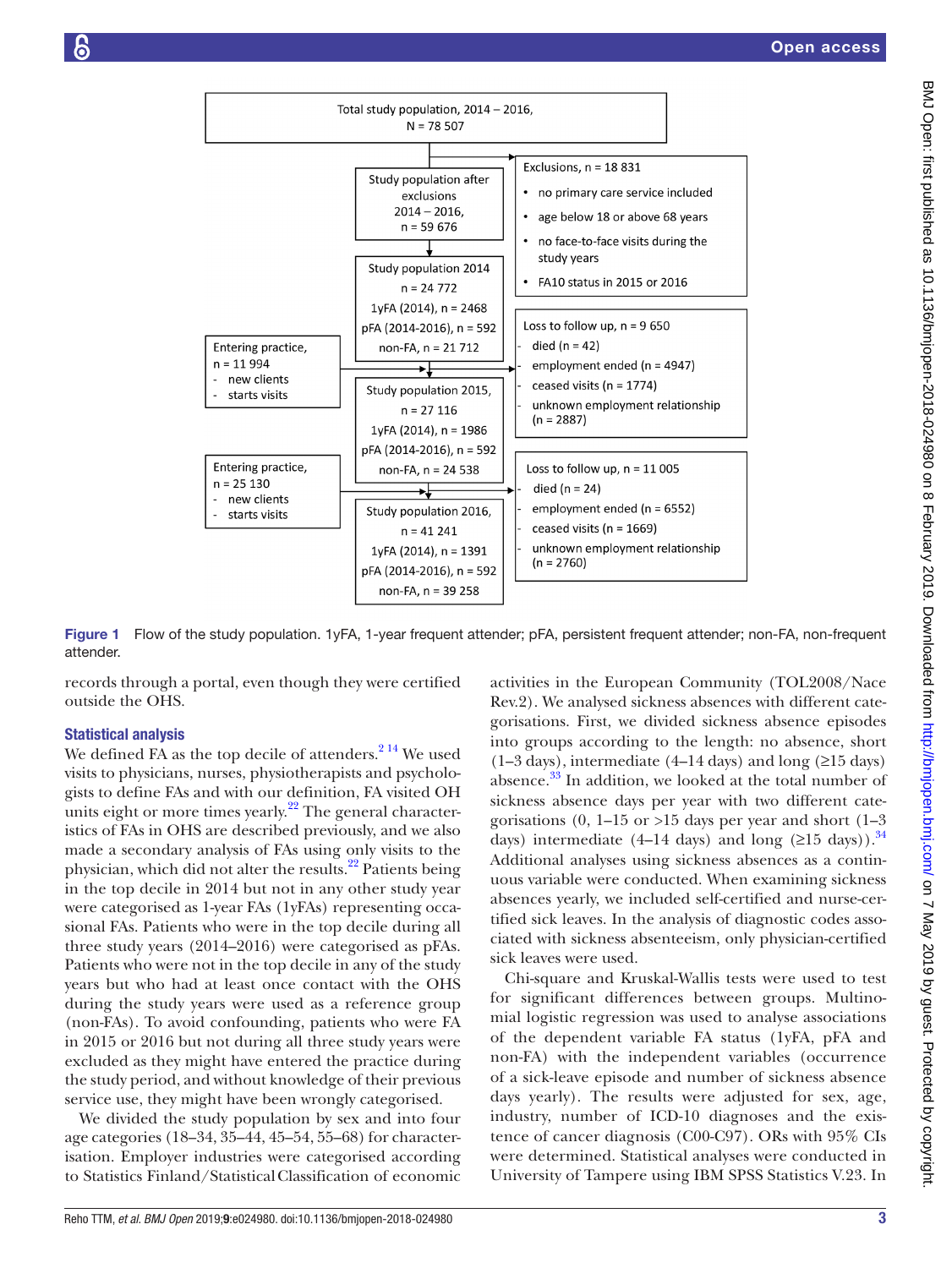<span id="page-3-0"></span>

| Characteristics by status (1yFA, pFA and non-FA) yearly (2014–2016), n=59 676<br>Table 1 |                    |                  |                   |                |                  |                       |                    |                  |                       |  |
|------------------------------------------------------------------------------------------|--------------------|------------------|-------------------|----------------|------------------|-----------------------|--------------------|------------------|-----------------------|--|
|                                                                                          | 2014, n=24772      |                  |                   | 2015, n=27116  |                  |                       | 2016, n=41241      |                  |                       |  |
|                                                                                          | 1yFA<br>$n = 2468$ | pFA<br>$n = 592$ | Non-FA<br>n=21712 | 1yFA<br>n=1986 | pFA<br>$n = 592$ | Non-FA<br>$n = 24538$ | 1yFA<br>$n = 1391$ | pFA<br>$n = 592$ | Non-FA<br>$n = 39258$ |  |
|                                                                                          | n (%)              | n (%)            | n (%)             | n (%)          | n (%)            | n (%)                 | n (%)              | n (%)            | n (%)                 |  |
| Sex                                                                                      |                    |                  |                   |                |                  |                       |                    |                  |                       |  |
| Male                                                                                     | 1 134 (46)         | 262 (44)         | 12 783 (59)       | 924 (46)       | 262 (44)         | 14 628 (60)           | 679 (49)           | 262 (44)         | 22 277 (57)           |  |
| Female                                                                                   | 1 334 (54)         | 330 (56)         | 8 9 29 (41)       | 1 062 (54)     | 330 (56)         | 9910(40)              | 712 (51)           | 330 (56)         | 16 981 (43)           |  |
| Age, years                                                                               |                    |                  |                   |                |                  |                       |                    |                  |                       |  |
| $18 - 34$                                                                                | 704 (29)           | 130 (22)         | 6 751 (31)        | 501 (25)       | 121 (20)         | 7 434 (30)            | 264 (19)           | 108 (18)         | 12 106 (31)           |  |
| $35 - 44$                                                                                | 552 (22)           | 145 (25)         | 5 135 (24)        | 465 (24)       | 137 (23)         | 5 841 (24)            | 319 (23)           | 132 (22)         | 9 467 (24)            |  |
| $45 - 54$                                                                                | 638 (26)           | 186 (31)         | 5 673 (26)        | 521 (26)       | 190 (32)         | 6 532 (27)            | 413 (30)           | 188 (32)         | 10 139 (26)           |  |
| $55 - 68$                                                                                | 574 (23)           | 131 (22)         | 4 153 (19)        | 499 (25)       | 144 (25)         | 4 731 (19)            | 395 (28)           | 164 (28)         | 7 546 (19)            |  |
| <b>Absences</b>                                                                          |                    |                  |                   |                |                  |                       |                    |                  |                       |  |
| <b>Sickness</b><br>absence<br>certified<br>by<br>physician                               | 2 2 1 9 (90)       | 551 (93)         | 10 309 (47)       | 1 511 (76)     | 556 (94)         | 11 642 (47)           | 978 (70)           | 547 (92)         | 18 350 (47)           |  |
| $0$ days $/$<br>year                                                                     | 207(8)             | 33(6)            | 9554(44)          | 377 (19)       | 26(4)            | 10 374 (42)           | 315(23)            | 34(6)            | 16 873 (43)           |  |
| $1 - 15$ days<br>/year                                                                   | 768 (31)           | 147 (25)         | 10 026 (46)       | 873 (44)       | 127 (22)         | 11 722 (48)           | 653 (47)           | 150 (25)         | 18 906 (48)           |  |
| $>15$ days /<br>year                                                                     | 1493 (61)          | 412 (69)         | 2132(10)          | 739 (37)       | 439 (74)         | 2442(10)              | 423 (30)           | 408 (69)         | 3 479 (9)             |  |

Statistically significant results with the  $X^2$ tests, p<0.001.

FA status was defined as the top decile of attenders (FA 10%, FA10).

1yFA, patientswho were in the top decile of attenders in 2014; non-FA, non-frequent attender patients who were never in the top decile were considered as a reference group; pFA, persistent frequent attender patients who were in the top decile in all three study years (2014, 2015 and 2016).

all analyses, p values <0.05 were considered statistically significant.

## Ethical considerations

According to Finnish legislation (Personal Data Act, Finland, 22.4.1999), individual consent was not needed as this is a large-scale register-based study where no single participant can be recognised.

## Patient and public involvement

As it is a study of medical records, patients were not involved.

## **RESULTS**

Our study population constituted 59 676 individuals during the study years (2014–2016). The population included 592 pFAs and 2468 1yFAs in 2014. The latter group diminished due to the loss for follow-up as time went on so that in 2015, there were 1986 individuals and in 2016, 1391 individuals in 1yFA group. [Figure](#page-2-0) 1 shows the flow of the study population. [Table](#page-3-0) 1 shows descriptive statistics of 1yFAs, pFAs and non-FAs during the study years. There were more women than men in both 1yFA and pFA groups throughout the study years. Over 90%

of the pFA group received a sick-leave certificate from a physician every year and 90% of the 1yFA group received one in the first year. Thereafter of the 1yFA group,  $\geq 70\%$ received a sick-leave certificate from a physician during the study. In 2016, almost 70% of pFAs and 30% of 1yFAs had a sick leave longer than 15 days while only 9% of non-FAs had such a long absence.

As a whole, the pFA group had a median of 16 absence episodes during the three study years, the 1yFA group had 7 episodes and the non-FA group had a median of 2 episodes, all certified by a physician ([table](#page-4-0) 2). The pFA group had a constant median five to six sickness absence episodes yearly, whereas the 1yFA group had a median of four sickness absence episodes in 2014, after which the frequency of episodes diminished. However, the frequency of sickness episodes remained higher among the 1yFA group than in the non-FA group 2years after the 1yFA group's frequent attendance ended.

The lengths of sickness absence episodes are shown in [table](#page-4-0) 2. The average length of a sickness absence episode is consistently high for the pFA group. It is equally high for 1yFA in the first study year, their year of frequent attendance, but the mean and median length of sickness absence reduces slowly, while remaining higher through the study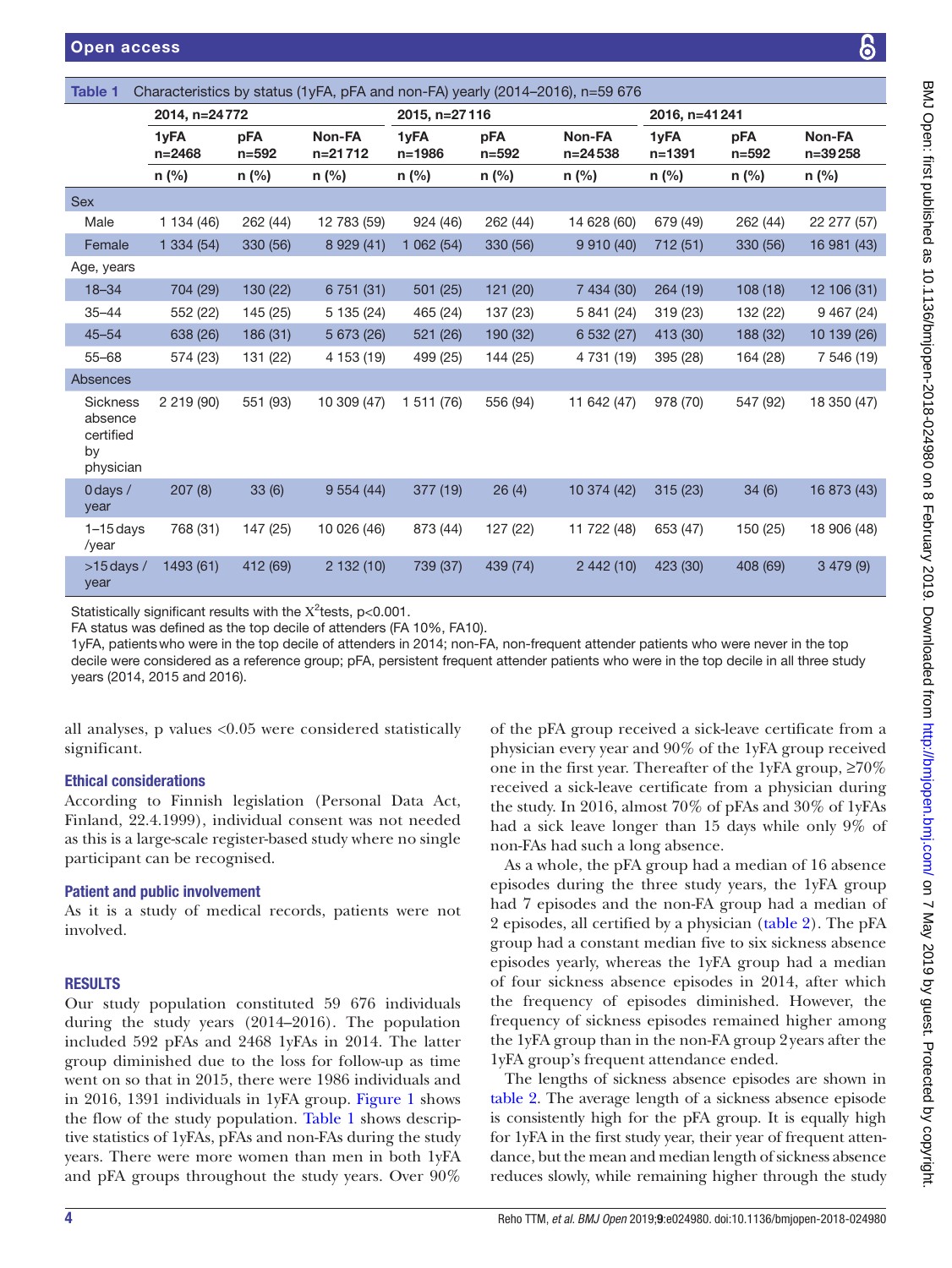<span id="page-4-0"></span>Median and average lengths of sickness absence episodes, median and average number of absence days yearly and median and average number of written sickness absence certificates yearly (2014–2016) by FA status, n=33 592 (patients with a sickness absence certified by a physician)

|                      | <b>Total length of sickness</b><br>absences per year |                |       | Average length of a single<br>sickness absence episode | <b>Number of written sickness</b><br>absence certificates |    |  |
|----------------------|------------------------------------------------------|----------------|-------|--------------------------------------------------------|-----------------------------------------------------------|----|--|
|                      | av                                                   | md             | av    | md                                                     | av                                                        | md |  |
| 2014 (n=23 232)      | $***$                                                |                | $***$ |                                                        | $***$                                                     |    |  |
| 1yFA                 | 46.1                                                 | 23             | 9.2   | 4                                                      | 5.0                                                       | 4  |  |
| pFA                  | 42.6                                                 | 25             | 7.1   | $\overline{4}$                                         | 6.0                                                       | 5  |  |
| Non-FA               | 14.4                                                 | 6              | 7.7   | $\ensuremath{\mathsf{3}}$                              | 1.9                                                       | 1  |  |
| 2015 (n=25 151)      | $***$                                                |                | $***$ |                                                        | $***$                                                     |    |  |
| 1yFA                 | 41.2                                                 | 14             | 11.7  | $\overline{4}$                                         | 3.5                                                       | 3  |  |
| pFA                  | 51.4                                                 | 29             | 8.0   | $\overline{4}$                                         | 6.4                                                       | 6  |  |
| Non-FA               | 14.0                                                 | 5              | 7.5   | 3                                                      | 1.9                                                       | 1  |  |
| 2016 (n=38 054)      | $***$                                                |                | $***$ |                                                        | $***$                                                     |    |  |
| 1yFA                 | 28.0                                                 | 10             | 9.1   | $\overline{4}$                                         | 3.1                                                       | 2  |  |
| pFA                  | 51.6                                                 | 24             | 8.8   | $\overline{4}$                                         | 5.9                                                       | 5  |  |
| Non-FA               | 12.5                                                 | 5              | 6.9   | 3                                                      | 1.8                                                       | 1  |  |
| 2014-2016 (n=56 042) | $***$                                                |                | $***$ |                                                        | $***$                                                     |    |  |
| 1yFA                 | 82.5                                                 | 41             | 9.8   | $\overline{4}$                                         | 8.4                                                       | 7  |  |
| pFA                  | 138.4                                                | 96             | 7.9   | $\overline{4}$                                         | 17.4                                                      | 16 |  |
| Non-FA               | 17.7                                                 | $\overline{7}$ | 7.3   | 3                                                      | 2.4                                                       | 2  |  |

\*\*\*P<0.001 (Kruskal-Wallis test).

FA status was defined as the top decile of attenders (FA 10%, FA10).

av , average ; 1yFA, patientswho were in the top decile of attenders in 2014; md, median; non-FA, non-frequent attender patients who were never in the top decile were considered as a reference group; pFA, persistent frequent attender patients who were in the top decile in all three study years (2014, 2015 and 2016).

years compared with the non-FA group. The median lengths of single absence episodes are equal between the groups. The median length of single sickness absence episode due to mental and behavioural disorders (F00-F99) was 9, 7 and 7 days for 1yFAs, pFAs and non-FAs, respectively. The median lengths for musculoskeletal disorders (M00-M99) among 1yFAs, pFAs and non-FAs were 7, 5 and 5 days, respectively (data not shown).

Throughout the study years, long sickness absences  $(≥15$ days yearly) were mostly due to musculoskeletal disorders ([table](#page-5-0) 3). Injuries were the second largest diagnostic group for non-FA causing long absences, while for 1yFA and pFA, long absences were caused by mental and behavioural disorders. Musculoskeletal and mental disorders caused 64% of long sick-leave episodes for 1yFAs and 63% for pFAs, while for the non-FA group, the proportion was 46%.

In the table are presented the five largest diagnostic groups that had the most sickness absence certificates written through the study years, arranged according to the number of certificates in each category.

In the fully adjusted multinomial logistic regression model, there was no significant difference between short absences between the groups ([table](#page-5-1) 4). In the first year, pFAs and 1yFAs did not differ significantly in their risk of any length sickness absence. However, in the following

years, pFAs had higher odds (OR 3.73, 95%CI 2.49 to 5.60 in 2016) of long sickness absence than 1yFA. These groups did not differ in their risk for intermediate length absences. Throughout the study years, both 1yFAs (OR 1.44, 95%CI 1.23 to 1.69 in 2016) and pFAs (OR 2.08, 95%CI 1.39 to 3.10 in 2016) had a higher risk for intermediate length absences than non-FA. This association was enhanced when studying long absences. In 2016, 1yFAs had higher odds (OR 2.95, 95%CI 2.50 to 3.49) for having ≥15 days' absence than non-FAs, as did pFAs (OR 11.0, 95%CI 7.54 to 16.06).

One day of sickness absence in any of the study years increases the likelihood of being occasional or persistent FAs only slightly and the results are insignificant when comparing 1yFAs with pFAs ([table](#page-6-0) 5). As the number of sickness absence days increases, the association with FA status grows stronger. [Table](#page-6-1) 6 shows characteristics associated with FA status in sickness absences over 15 days. Female sex and morbidity (measured by the number of different diagnoses given by a physician) were associated with FA status in sickness absences over 15 days.

## **DISCUSSION**

Our results indicate that pFAs have more and longer sickness absence episodes than other users of OH primary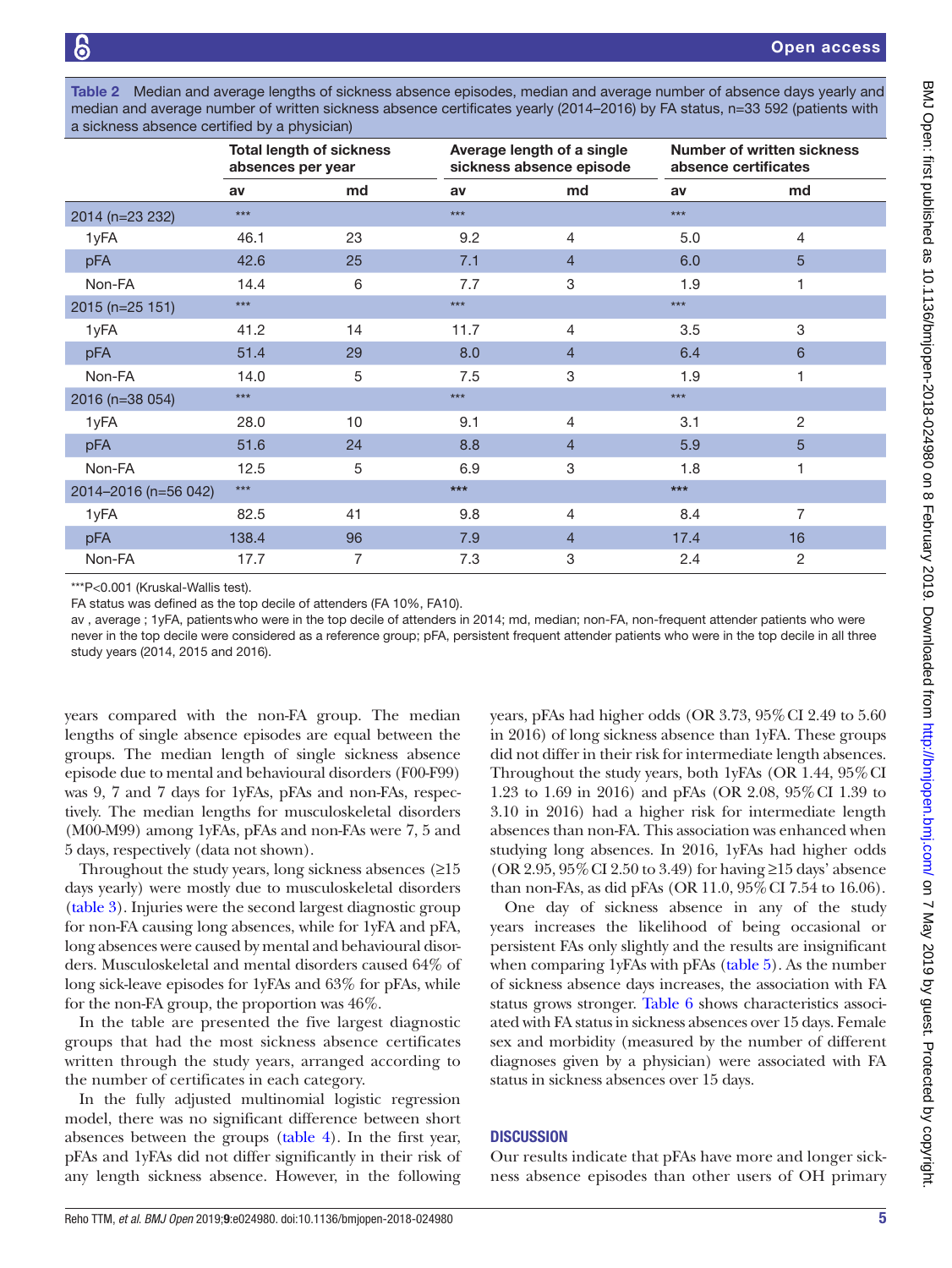BMJ Open: first published as 10.1136/bmjopen-2018-024980 on 8 February 2019. Downloaded from http://bmjopen.bmj.com/ on 7 May 2019 by guest. Protected by copyright BMJ Open: first published as 10.1136/bmjopen-2018-024980 on 8 February 2019. Downloaded from <http://bmjopen.bmj.com/> on 7 May 2019 by guest. Protected by copyright.

<span id="page-5-0"></span>Table 3 Diagnostic codes associated with sickness absences of different lengths (for sickness absence certificates given by a physician), 2014–2016, n=number of sickness absence certificates

| $P1$ , $P2$ , $P3$ , $P4$ , $P5$ , $P6$ , $P7$ , $P8$ , $P9$ , $P1$ , $P1$ , $P2$ , $P1$ , $P1$ , $P2$ , $P1$ , $P1$ , $P2$ , $P$ |                           |                            |                               |                             |                            |                               |                         |                           |                               |  |
|-----------------------------------------------------------------------------------------------------------------------------------|---------------------------|----------------------------|-------------------------------|-----------------------------|----------------------------|-------------------------------|-------------------------|---------------------------|-------------------------------|--|
|                                                                                                                                   | 1yFA, n=19 506            |                            |                               | pFA, n=10 117               |                            |                               | Non-FA, n=74 176        |                           |                               |  |
|                                                                                                                                   | $1-3$ days,<br>$n = 8597$ | $4-14$ days,<br>$n = 8261$ | $\geq$ 15 days,<br>$n = 2648$ | $1 - 3$ days,<br>$n = 4732$ | $4-14$ days,<br>$n = 4357$ | $\geq$ 15 days,<br>$n = 1028$ | $1-3$ days,<br>n=39 566 | $4-14$ days,<br>$n=28243$ | $\geq$ 15 days,<br>$n = 6367$ |  |
| <b>ICD-10</b>                                                                                                                     | $n$ (%)                   | $n$ (%)                    | n (%)                         | n (%)                       | n (%)                      | n (%)                         | n (%)                   | $n$ (%)                   | n (%)                         |  |
| J00-J99 Diseases<br>of the respiratory<br>system                                                                                  | 4020 (47)                 | 1367 (17)                  | 48(2)                         | 2150(45)                    | 810 (17)                   | 19(2)                         | 20 856<br>(53)          | 6570 (23)                 | 118(2)                        |  |
| M00-M99<br>Diseases of the<br>musculoskeletal<br>system and<br>connective tissue                                                  | 1545 (18)                 | 3678 (45)                  | 1248 (47)                     | 1028 (22)                   | 2042 (47)                  | 483 (47)                      | 5585 (14)               | 9820 (35)                 | 1982 (31)                     |  |
| S00-T98 Injury,<br>poisoning and<br>certain other<br>consequences of<br>external causes                                           | 463(5)                    | 1045(13)                   | 366 (14)                      | 221(5)                      | 461(11)                    | 136 (13)                      | 2100(5)                 | 4640 (16)                 | 1471 (23)                     |  |
| F00-F99 Mental<br>and behavioural<br>disorders                                                                                    | 281 (3)                   | 809 (10)                   | 439 (17)                      | 165(4)                      | 353(8)                     | 164 (16)                      | 829 (2)                 | 2171 (8)                  | 948 (15)                      |  |
| A00-B99 Certain<br>infectious and<br>parasitic diseases                                                                           | 603(7)                    | 145(2)                     | 4(0)                          | 255(5)                      | 52(1)                      | 4(0)                          | 2749(7)                 | 792 (3)                   | 35(1)                         |  |
| <b>Others</b>                                                                                                                     | 1685 (20)                 | 1217 (15)                  | 543 (21)                      | 913 (19)                    | 639 (15)                   | 222 (22)                      | 7447 (19)               | 42 500 (15)               | 1813 (28)                     |  |

FA status was defined as the top decile of attenders (FA 10%, FA10).

1yFA, patientswho were in the top decile of attenders in 2014; ICD-10, InternationalClassification of Diseases, 10th edition; non-FA, patientswho were never in the top decile were considered as a reference group, non-FAs; PFA, patientswho were in the top decile in all three study years (2014, 2015 and 2016).

<span id="page-5-1"></span>Table 4 Lengths of sickness absences associated with FA status in multinomial logistic regression (adjusted for sex, age, field of industry, cancer dg (C00-C97) and number of different ICD-10 diagnoses given by physicians), n=24 772–41 241

|                                 | 1yFA vs Non-FA |                |           | pFA vs Non-FA  | pFA vs 1yFA |              |
|---------------------------------|----------------|----------------|-----------|----------------|-------------|--------------|
|                                 | <b>OR</b>      | 95% CI         | <b>OR</b> | 95% CI         | <b>OR</b>   | 95% CI       |
| Sickness absences (2014)        |                |                |           |                |             |              |
| No sickness absence (0 days)    | 1.0            |                | 1.0       |                | 1.0         |              |
| Short (1-3 days)                | 1.15           | 0.91 to 1.45   | 1.06      | 0.61 to 1.85   | 0.93        | 0.52 to 1.67 |
| Intermediate length (4-14 days) | 2.34           | 1.96 to 2.80   | 2.33      | 1.55 to 3.51   | 1.00        | 0.65 to 1.53 |
| Long ( $\ge$ 15 days)           | 13.10          | 11.07 to 15.50 | 18.27     | 12.54 to 26.60 | 1.39        | 0.94 to 2.07 |
| Sickness absences (2015)        |                |                |           |                |             |              |
| No sickness absence (0 days)    | 1.0            |                | 1.0       |                | 1.0         |              |
| Short (1-3 days)                | 1.20           | 1.01 to 1.42   | 1.32      | 0.72 to 2.40   | 1.09        | 0.59 to 2.04 |
| Intermediate length (4-14 days) | 1.89           | 1.64 to 2.17   | 2.92      | 1.87 to 4.57   | 1.55        | 0.97 to 2.46 |
| Long ( $\ge$ 15 days)           | 4.48           | 3.88 to 5.16   | 17.96     | 11.83 to 27.25 | 4.01        | 2.60 to 6.18 |
| Sickness absences (2016)        |                |                |           |                |             |              |
| No of sickness absence (0 days) | 1.0            |                | 1.0       |                | 1.0         |              |
| Short (1-3 days)                | 1.08           | 0.89 to 1.29   | 0.93      | 0.54 to 1.59   | 0.86        | 0.49 to 1.52 |
| Intermediate length (4-14 days) | 1.44           | 1.23 to 1.69   | 2.08      | 1.39 to 3.10   | 1.44        | 0.94 to 2.20 |
| Long ( $\ge$ 15 days)           | 2.95           | 2.50 to 3.49   | 11.00     | 7.54 to 16.06  | 3.73        | 2.49 to 5.60 |

FA status was defined as the top decile of attenders (FA 10%, FA10).

1yFA, patientswho were in the top decile of attenders in 2014; 1.0, reference group; ICD-10, InternationalClassification of Diseases, 10th edition; non-FA, non-frequent attender patients who were never in the top decile were considered as a reference group; pFA, persistent frequent attender patients who were in the top decile in all three study years (2014, 2015 and 2016).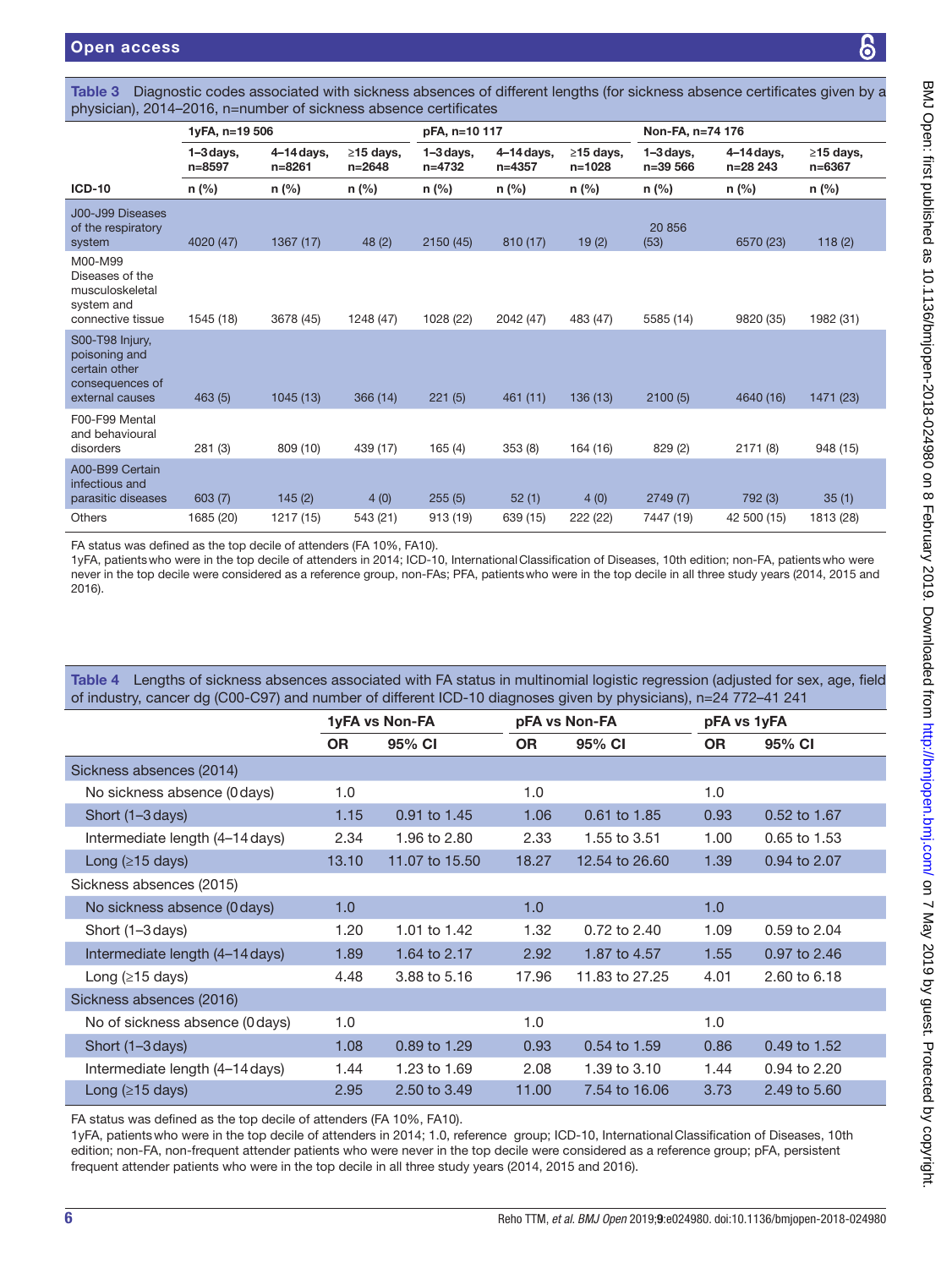<span id="page-6-0"></span>

| Table 5 Sickness absence associated with FA status in multinomial logistic regression (adjusted for sex, age, field of industry, |  |
|----------------------------------------------------------------------------------------------------------------------------------|--|
| cancer dg (C00-C97) and number of different ICD-10 diagnoses given by physicians), n=24 772-41241                                |  |

|                                       | 1yFA vs Non-FA |              | pFA vs Non-FA |              | pFA vs 1yFA |                  |
|---------------------------------------|----------------|--------------|---------------|--------------|-------------|------------------|
|                                       | <b>OR</b>      | 95% CI       | <b>OR</b>     | 95% CI       | <b>OR</b>   | 95% CI           |
| Sickness absences (2014)              |                |              |               |              |             |                  |
| A single sickness absence day in 2014 | 1.02           | 1.02 to 1.02 | 1.02          | 1.02 to 1.02 | 1.00        | $0.99$ to $1.00$ |
| Sickness absences (2015)              |                |              |               |              |             |                  |
| A single sickness absence day in 2015 | 1.01           | 1.01 to 1.01 | 1.01          | 1.01 to 1.02 | 1.00        | 1.00 to 1.00     |
| Sickness absences (2016)              |                |              |               |              |             |                  |
| A single sickness absence day in 2016 | 1.01           | 1.01 to 1.01 | 1.02          | 1.02 to 1.02 | 1.01        | 1.01 to 1.01     |
|                                       |                |              |               |              |             |                  |

FA status was defined as the top decile of attenders (FA 10%, FA10).

\*1yFA, patientswho were in the top decile of attenders in 2014; ICD-10, InternationalClassification of Diseases, 10th edition; non-FA, nonfrequent attender patients who were never in the top decile were considered as a reference group; pFA, persistent frequent attender patients who were in the top decile in all three study years (2014, 2015 and 2016).

care. However, occasional FAs also have more and longer sickness absences than non-FAs, not only in their year of frequent attendance, but also in the following 2years. Both FA groups are also associated with an increased risk of long sickness absences. These findings are novel and allow for better understanding of the risk for work disability associated with frequent attendance.

In a Finnish study on municipal employees' sickness absence longer than 15 days was highly predictive of future disability pension, and a Danish study showed that the longer the absence the higher the risk for a disability pension for private sector employees.<sup>[27 34](#page-8-16)</sup> In our study, approximately 70% of pFAs had a sickness absence >15 days yearly, whereas for non-FAs, the proportion was a maximum of 10% through the study years. In 2014, almost two-thirds of occasional FAs had >15 days sickness absence and after 2years follow-up, one-third of occasional FA had >15 days of absence. Our results indicate

<span id="page-6-1"></span>Table 6 Sickness absences >15 days associated with FA status in a multinomial logistic regression model (adjusted for age, field of industry and cancer dg (C00-C97) and number of different ICD-10 diagnoses given by physicians), n=24 772–41 241

|                                                             | 1yFA vs non-FA |              |           | pFA vs non-FA |           | pFA vs 1yFA  |
|-------------------------------------------------------------|----------------|--------------|-----------|---------------|-----------|--------------|
|                                                             | <b>OR</b>      | 95% CI       | <b>OR</b> | 95% CI        | <b>OR</b> | 95% CI       |
| Sickness absences (2014)                                    |                |              |           |               |           |              |
| Sex                                                         |                |              |           |               |           |              |
| Male                                                        | 1.0            |              | 1.0       |               | 1.0       |              |
| Female                                                      | 1.52           | 1.28 to 1.82 | 1.76      | 1.33 to 2.31  | 1.15      | 0.88 to 1.50 |
| Number of different ICD-10 diagnoses given by<br>physicians | 2.22           | 2.08 to 2.36 | 2.84      | 2.60 to 3.10  | 1.28      | 1.19 to 1.38 |
| Sickness absences (2015)                                    |                |              |           |               |           |              |
| <b>Sex</b>                                                  |                |              |           |               |           |              |
| Male                                                        | 1.0            |              | 1.0       |               | 1.0       |              |
| Female                                                      | 1.48           | 1.21 to 1.81 | 1.47      | 1.12 to 1.93  | 0.99      | 0.74 to 1.33 |
| Number of different ICD-10 diagnoses given by<br>physicians | 1.71           | 1.58 to 1.84 | 2.93      | 2.67 to 3.22  | 1.71      | 1.57 to 1.88 |
| Sickness absences (2016)                                    |                |              |           |               |           |              |
| Sex                                                         |                |              |           |               |           |              |
| <b>Male</b>                                                 | 1.0            |              | 1.0       |               | 1.0       |              |
| Female                                                      | 1.18           | 0.91 to 1.53 | 1.59      | 1.19 to 2.12  | 1.34      | 0.95 to 1.91 |
| Number of different ICD-10 diagnoses given by<br>physicians | 1.76           | 1.63 to 1.91 | 2.82      | 2.58 to 3.09  | 1.60      | 1.45 to 1.77 |

FA status was defined as the top decile of attenders (FA 10%, FA10).

1yFA, patientswho were in the top decile of attenders in 2014; 1.0 , reference group; ICD-10, InternationalClassification of Diseases, 10th edition; non-FA, non-frequent attender patients who were never in the top decile were considered as a reference group; pFA, persistent frequent attender patients who were in the top decile in all three study years (2014, 2015 and 2016).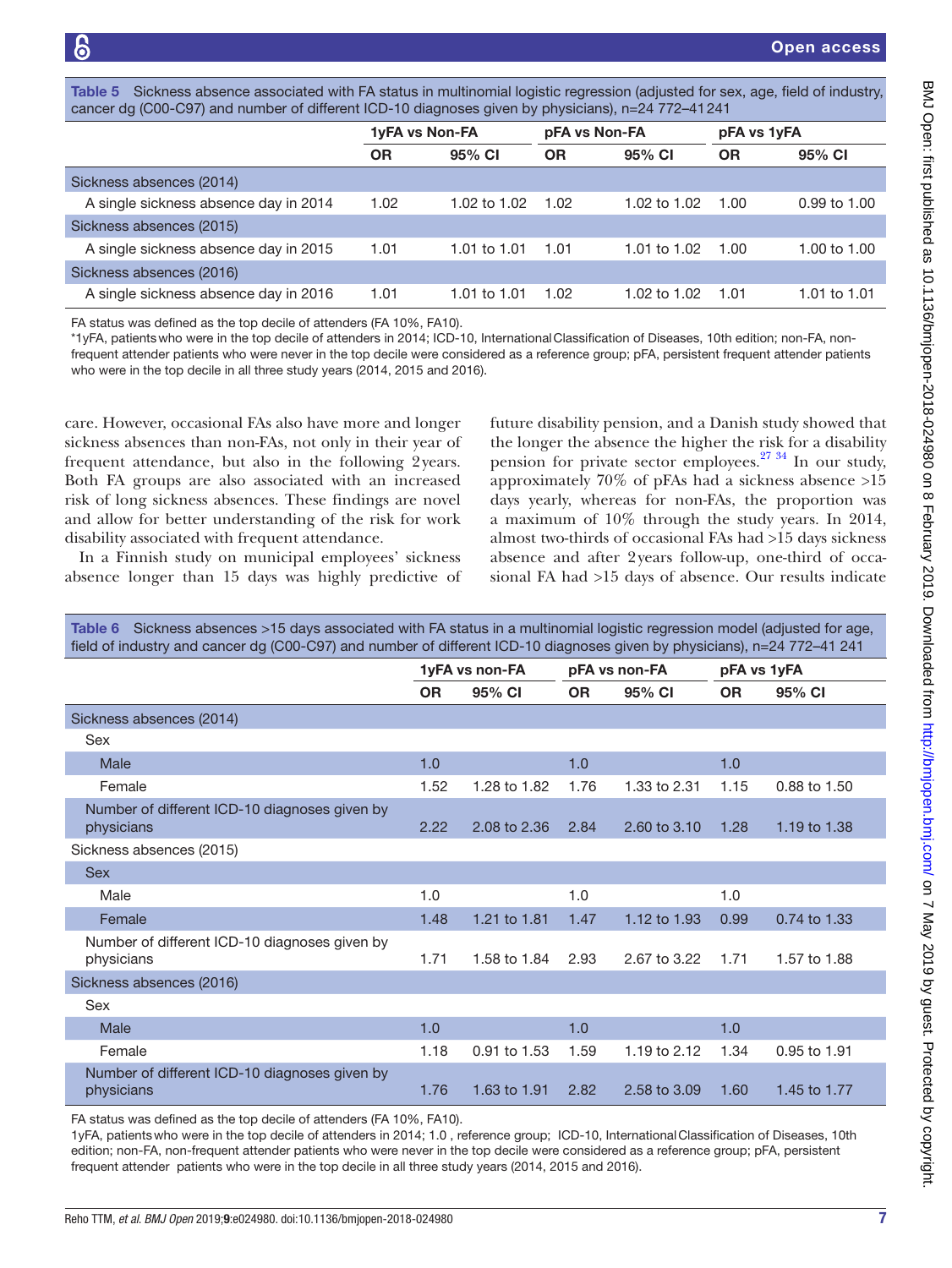that both pFAs and occasional FAs have more and longer sickness absences than an average user and thus might be at an increased risk of retirement due to disability.

Most long sickness absences were caused by diseases of the musculoskeletal system in all groups, but the proportions were higher for occasional and persistent FAs than non-FAs. The second largest group causing long absences was mental disorders for both occasional and persistent FAs. Previous research indicates that musculoskeletal and mental disorders in particular cause recurrent sickness absences and that consultations for a specific illness tend to predict future consultations for the same illness group.<sup>35</sup> 36 Detection of these individuals for follow-up and necessary rehabilitative measures is important to maintain work ability. Additionally, in particular, sick leaves based on psychiatric and musculoskeletal reasons show increased risk in future for illnessbased retirement. $37 \frac{38}{18}$  As our study shows that these diagnostic groups are associated with sickness absences of both occasional and persistent FAs, both groups should be of special interest in OHS and GP setting treating working-age patients.

Sickness absences predict future disability and retirement due to ill health and these individuals should be identified for rehabilitation. This study indicates that both pFAs and occasional FAs are at risk of long sickness absences that in turn are associated with risk of disability pension. Vast use of services could be used as an early indicator for interventions to protect work ability. Also, as frequent attendance is mostly a self-limiting condition, it has been argued whether occasional FAs should be a target group for interventions at all.<sup>39</sup> However, our results indicate that occasional FAs' sickness absences are higher than those of average users even after the consultation rates have reduced indicating that they are also in need of rehabilitative evaluation bearing in mind work ability. In addition to occasional FAs' risk of future absences, pFAs also need attention. PFAs appear to be a group of patients whose needs have not been met. Both these patient groups should be identified and careful diagnostic evaluation should be conducted to enable meeting their needs and reducing absences.

So far, effective interventions on FAs have been those based on in-depth analysis of patient's reasons for attendance and accordingly selected actions.<sup>40</sup> The measured outcomes have been mostly consultation frequency or morbidity, but in the future, sickness absences and change in their frequency or length could be measured as well. Early detection of individuals at risk of work disability based on readily available markers is crucial for the implementation of timely interventions and rehabil-itative measures to sustain patient's work ability.<sup>[38](#page-9-8)</sup> Work ability/disability and work-relatedness could be also worth considering when discussing FAs. Determining how sickness absences are associated with frequent attendance is important due to the cost of absenteeism on employers and society, but also because of the effects on the individual, medically certified sickness absences are also associated with mortality[.41 42](#page-9-9)

#### Strengths and limitations

The strengths of this study are the large study population from an OHS provider including a wide range of industries and company sizes from both rural and urban areas. The employees are representative of the working population in Finland including all ages, employment lengths and status, which allows generalisation outside this particular service provider. The results can be generalised to OHS sector in Finland where a variety of industries are present, and cautious interpretations can be made concerning the working population in general. As no sampling was done, there should not be selection bias in the FA groups. Also, the use of medical records to define the frequency of visits removes inaccuracy related to self-reported utilisation.<sup>43</sup> The novel longitudinal study design employed in this study allows for examining sickness absences also after frequent attendance, which gives unique information on risks associated with frequent attendance. To support this aim, we chose to use FAs in 2014 only to represent occasional FA allowing to examine sickness absences after consultation rates have diminished and to allow equal follow-up time with the pFAs. Although there might be limitations to primary care services in OH, visits to nurses and physicians are not restricted. In Finland, the use of GPs in primary care by the working population appears to be scarce compared with use of OHS primary care.<sup>15 31 32</sup> Thus, we assume that these results received from the OHS primary care in Finland can be to some extent generalised to the working population using GP services in other countries.

However, this study is limited by the lack of information on occupational status and education since they are not available from medical records. In addition, loss to follow-up in OHS may be larger than in the GP setting since patients can be lost due to an employment relationship that ends. We did not have access to medical record data of other service providers, thus, the sample might include individuals who use other service sectors widely and this could not be accounted for. However, there is evidence that when OH primary care is available, it is often used as the sole primary care provider.<sup>[15](#page-8-6)</sup> Also, we cannot track the service use of the patients lost for follow-up. This might add inaccuracy to the categorisation of different FA groups. However, we conducted confirmatory analyses on the subgroup of 1391 occasional FAs whose service use was known for the entire study time, and the results did not differ substantially. We have also conducted confirmatory analyses to ensure that we have sufficient data also on 1–3 days' length sick leaves. All sick-leave certificates of one of the largest employers on the Pihlajalinna client lists are entered onto the Pihlajalinna sick-leave register. When comparing the proportions of different length absence episodes between this employer and all the data, the results did not differ to a great degree. We defined FAs according to attendance rates across the study population since we wanted to study the working population as a whole. Our study population includes only the working, which narrows the differences between different age groups. In our previous study, $2^2$  we analysed the risk of being FA in different age groups and we found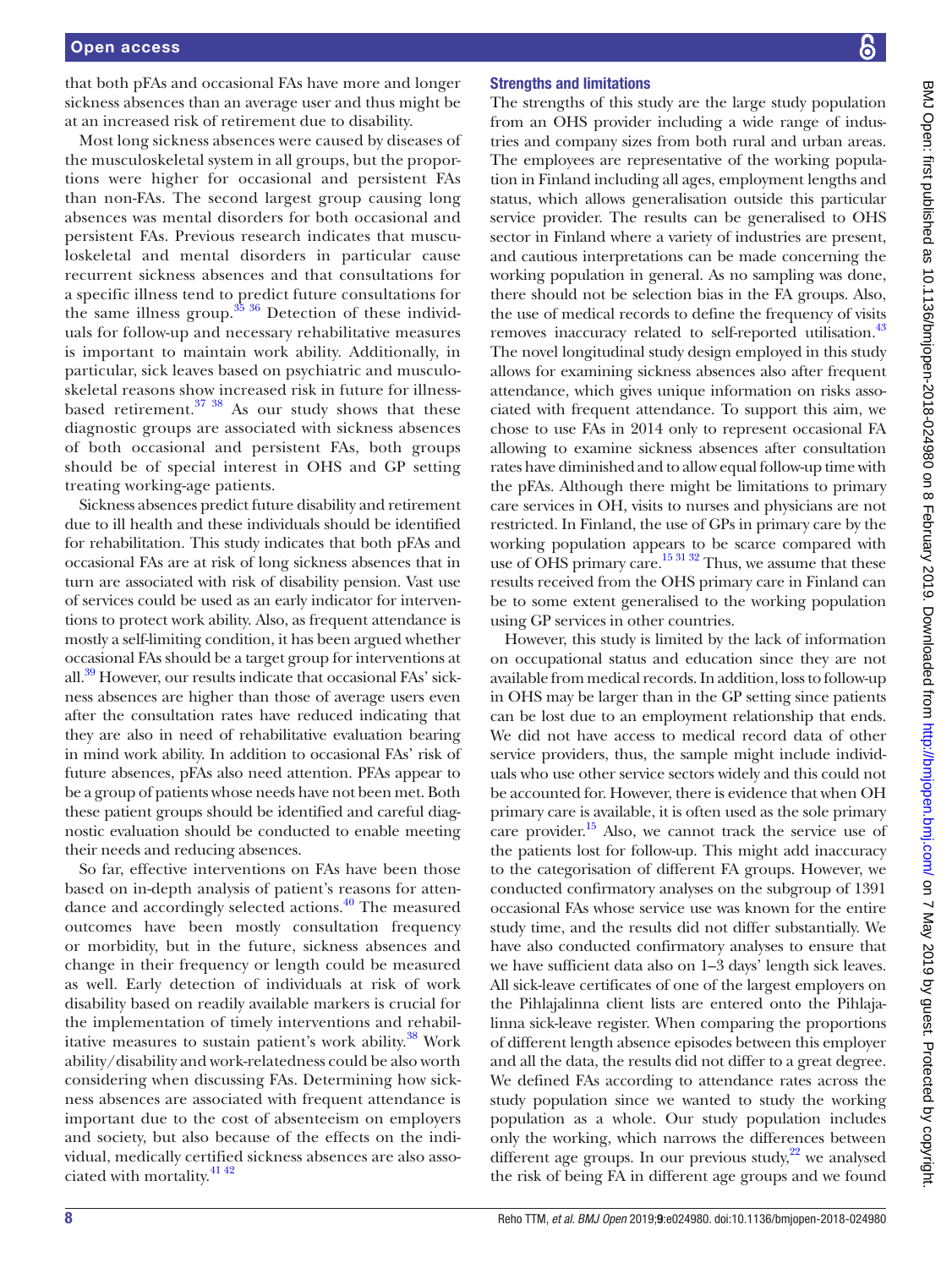no significant association of age with FA status in our study population when adjusted for confounding. We used visits to all healthcare professional in the OHS to categorise FAs. This should be taken into consideration when comparing internationally although we made secondary analysis including only physician visits and the results did not alter.

#### **CONCLUSIONS**

Both occasional and persistent FAs have higher odds for long and intermediate length absences, which suggests an elevated risk of future retirement due to disability. FAs should be identified in the working-age population and sickness absences should be taken into account when planning FA rehabilitation and interventions.

In future, a longer follow-up of sickness absences would be useful to see whether sickness absence rate eventually equalises with the non-FA group. More understanding is needed of how frequent attendance is associated with disability and retirement due to ill health.

Acknowledgements The authors acknowledge the participation of the occupational health staff in the study and all the individual clients who are part of this study.

Contributors JU: conceptualised study. NT: analysed the data.TR: wrote the first draft. All authors: planned study; planned datacollection and analysis; contributed to the final version by revising andcommenting on the draft; approved the final version.

Funding This study is part of the 'Effectiveness and Indicators of Occupational Health Services' supported by the European Social Fund (reference number S20659).

Competing interests None declared.

Ethics approval The National Institute of Health and Welfare (THL/556/5.05. OO/2016) and the ethics committee of Pirkanmaa Hospital District (ETL R16041) approved the study.

Provenance and peer review Not commissioned; externally peer reviewed.

Data sharing statement The data that support the findings of this study are available from Pihlajalinna Työterveys but restrictions apply to the availability of these data, which were used under license for the current study, and so are not publicly available. Data are however available from the authors upon reasonable request and with permission of Pihlajalinna Työterveys.

Open access This is an open access article distributed in accordance with the Creative Commons Attribution Non Commercial (CC BY-NC 4.0) license, which permits others to distribute, remix, adapt, build upon this work non-commercially, and license their derivative works on different terms, provided the original work is properly cited, appropriate credit is given, any changes made indicated, and the use is non-commercial. See: <http://creativecommons.org/licenses/by-nc/4.0/>.

## **REFERENCES**

- <span id="page-8-0"></span>1. Gill D, Dawes M, Sharpe M, *et al*. GP frequent consulters: their prevalence, natural history, and contribution to rising workload. *[Br J](http://www.ncbi.nlm.nih.gov/pubmed/10198509)  [Gen Pract](http://www.ncbi.nlm.nih.gov/pubmed/10198509)* 1998;48:1856–7.
- <span id="page-8-2"></span>2. Smits FT, Brouwer HJ, ter Riet G, *et al*. Epidemiology of frequent attenders: a 3-year historic cohort study comparing attendance, morbidity and prescriptions of one-year and persistent frequent attenders. *[BMC Public Health](http://dx.doi.org/10.1186/1471-2458-9-36)* 2009;9:36.
- <span id="page-8-1"></span>3. Patel S, Kai J, Atha C, *et al*. Clinical characteristics of persistent frequent attenders in primary care: case-control study. *[Fam Pract](http://dx.doi.org/10.1093/fampra/cmv076)* 2015;32:cmv076–30.
- 4. Droomers M, Westert GP. Do lower socioeconomic groups use more health services, because they suffer from more illnesses? *[Eur J](http://dx.doi.org/10.1093/eurpub/14.3.311)  [Public Health](http://dx.doi.org/10.1093/eurpub/14.3.311)* 2004;14:311–3.
- 5. Bergh H, Baigi A, Marklund B. Consultations for injuries by frequent attenders are found to be medically appropriate from general practitioners' perspective. *[Scand J Public Health](http://dx.doi.org/10.1080/14034940510005761)* 2005;33:228–32.
- 6. Pymont C, Butterworth P. Longitudinal cohort study describing persistent frequent attenders in Australian primary healthcare. *[BMJ](http://dx.doi.org/10.1136/bmjopen-2015-008975)  [Open](http://dx.doi.org/10.1136/bmjopen-2015-008975)* 2015;5:e008975.
- 7. Smits FT, Brouwer HJ, Zwinderman AH, *et al*. Why do they keep coming back? Psychosocial etiology of persistence of frequent attendance in primary care: a prospective cohort study. *[J Psychosom](http://dx.doi.org/10.1016/j.jpsychores.2014.08.003)  [Res](http://dx.doi.org/10.1016/j.jpsychores.2014.08.003)* 2014;77:492–503.
- <span id="page-8-3"></span>8. Vedsted P, Christensen MB. Frequent attenders in general practice care: a literature review with special reference to methodological considerations. *[Public Health](http://dx.doi.org/10.1016/j.puhe.2004.03.007)* 2005;119:118–37.
- 9. Scaife B, Gill P, Heywood P, *et al*. Socio-economic characteristics of adult frequent attenders in general practice: secondary analysis of data. *[Fam Pract](http://dx.doi.org/10.1093/fampra/17.4.298)* 2000;17:298–304.
- <span id="page-8-5"></span>10. Ahmad AW, Dag E, Kurt S. The influence of sociodemographic characteristics on health care utilisation in a Swedish municipality. *[Ups J Med Sci](http://dx.doi.org/10.3109/2000-1967-108)* 2004;109:33–42.
- 11. Karlsson H, Lehtinen V, Joukamaa M. Frequent attenders of Finnish public primary health care: sociodemographic characteristics and physical morbidity. *[Fam Pract](http://dx.doi.org/10.1093/fampra/11.4.424)* 1994;11:424–30.
- <span id="page-8-4"></span>12. Bergh H, Baigi A, Månsson J, *et al*. Predictive factors for long-term sick leave and disability pension among frequent and normal attenders in primary health care over 5 years. *[Public Health](http://dx.doi.org/10.1016/j.puhe.2006.08.018)* 2007;121:25–33.
- 13. Jyväsjärvi S, Keinänen-Kiukaanniemi S, Väisänen E, *et al*. Frequent attenders in a Finnish health centre: morbidity and reasons for encounter. *[Scand J Prim Health Care](http://www.ncbi.nlm.nih.gov/pubmed/9800226)* 1998;16:141–8.
- 14. Luciano JV, Fernández A, Pinto-Meza A, *et al*. Frequent attendance in primary care: comparison and implications of different definitions. *[Br J Gen Pract](http://dx.doi.org/10.3399/bjgp10X483139)* 2010;60:e49–55.
- <span id="page-8-6"></span>15. Ikonen A, Räsänen K, Manninen P, *et al*. Use of health services by Finnish employees in regard to health-related factors: the population-based health 2000 study. *[Int Arch Occup Environ Health](http://dx.doi.org/10.1007/s00420-012-0778-0)* 2013;86:451–62.
- <span id="page-8-14"></span>16. Lappalainen K, Aminoff M, Hakulinen H, *et al*. Työterveyshuolto Suomessa vuonna 2015 [Occupational healthcare in Finland 2015 Report] (In Finnish with english summary). *Työterveyslaitos* 2016.
- <span id="page-8-7"></span>17. Laaksonen M, Rantala J, Järnefelt N, *et al*. Työkyvyttömyyden vuoksi menetetty työura. *[Loss of working career due to illness based retirement] (In Finnish with english summary)*. *Finnish Centre for Pensions* 2016.
- <span id="page-8-8"></span>18. Henderson M, Glozier N, Elliot KH. Editorials: Long term sickness absence. *BMJ* 2005;330:802–3.
- 19. Pekkala J, Blomgren J, Pietiläinen O, *et al*. Occupational class differences in diagnostic-specific sickness absence: a register-based study in the Finnish population, 2005-2014. *[BMC Public Health](http://dx.doi.org/10.1186/s12889-017-4674-0)* 2017;17:670.
- <span id="page-8-9"></span>20. Bergh H, Marklund B. Characteristics of frequent attenders in different age and sex groups in primary health care. *[Scand J Prim](http://dx.doi.org/10.1080/02813430310001149)  [Health Care](http://dx.doi.org/10.1080/02813430310001149)* 2003;21:171–7.
- 21. Karlsson H, Lehtinen V, Joukamaa M. Psychiatric morbidity among frequent attender patients in primary care. *[Gen Hosp Psychiatry](http://dx.doi.org/10.1016/0163-8343(94)00059-M)* 1995;17:19–25.
- <span id="page-8-15"></span>22. Reho TTM, Atkins SA, Talola N, *et al*. Frequent attenders in occupational health primary care: A cross-sectional study. *[Scand J](http://dx.doi.org/10.1177/1403494818777436)  [Public Health](http://dx.doi.org/10.1177/1403494818777436)* 2018:140349481877743.
- <span id="page-8-10"></span>23. Kimanen A, Rautio M, Manninen P, *et al*. Primary care visits to occupational health physicians and nurses in Finland. *[Scand J Public](http://dx.doi.org/10.1177/1403494811399651)  [Health](http://dx.doi.org/10.1177/1403494811399651)* 2011;39:525–32.
- <span id="page-8-11"></span>24. Ikonen A, Räsänen K, Manninen P, *et al*. Work-related primary care in occupational health physician's practice. *[J Occup Rehabil](http://dx.doi.org/10.1007/s10926-011-9325-1)* 2012;22:88–96.
- <span id="page-8-12"></span>25. Hultin H, Lindholm C, Möller J, *et al*. Is there an association between long-term sick leave and disability pension and unemployment beyond the effect of health status?--a cohort study. *[PLoS One](http://dx.doi.org/10.1371/journal.pone.0035614)* 2012;7:e35614.
- 26. Hultin H, Lindholm C, Malfert M, *et al*. Short-term sick leave and future risk of sickness absence and unemployment - the impact of health status. *[BMC Public Health](http://dx.doi.org/10.1186/1471-2458-12-861)* 2012;12:861.
- <span id="page-8-16"></span>27. Lund T, Kivimäki M, Labriola M, *et al*. Using administrative sickness absence data as a marker of future disability pension: the prospective DREAM study of Danish private sector employees. *[Occup Environ Med](http://dx.doi.org/10.1136/oem.2006.031393)* 2008;65:28–31.
- <span id="page-8-13"></span>28. Van Oostrom S, Driessen M, de Vet H, *et al*. Workplace interventions for preventing work disability (Review). *Cochrane Database Syst Rev* 2009:1–67.
- 29. Taimela S, Justén S, Aronen P, *et al*. An occupational health intervention programme for workers at high risk for sickness absence. Cost effectiveness analysis based on a randomised controlled trial. *[Occup Environ Med](http://dx.doi.org/10.1136/oem.2007.033167)* 2008;65:242–8.